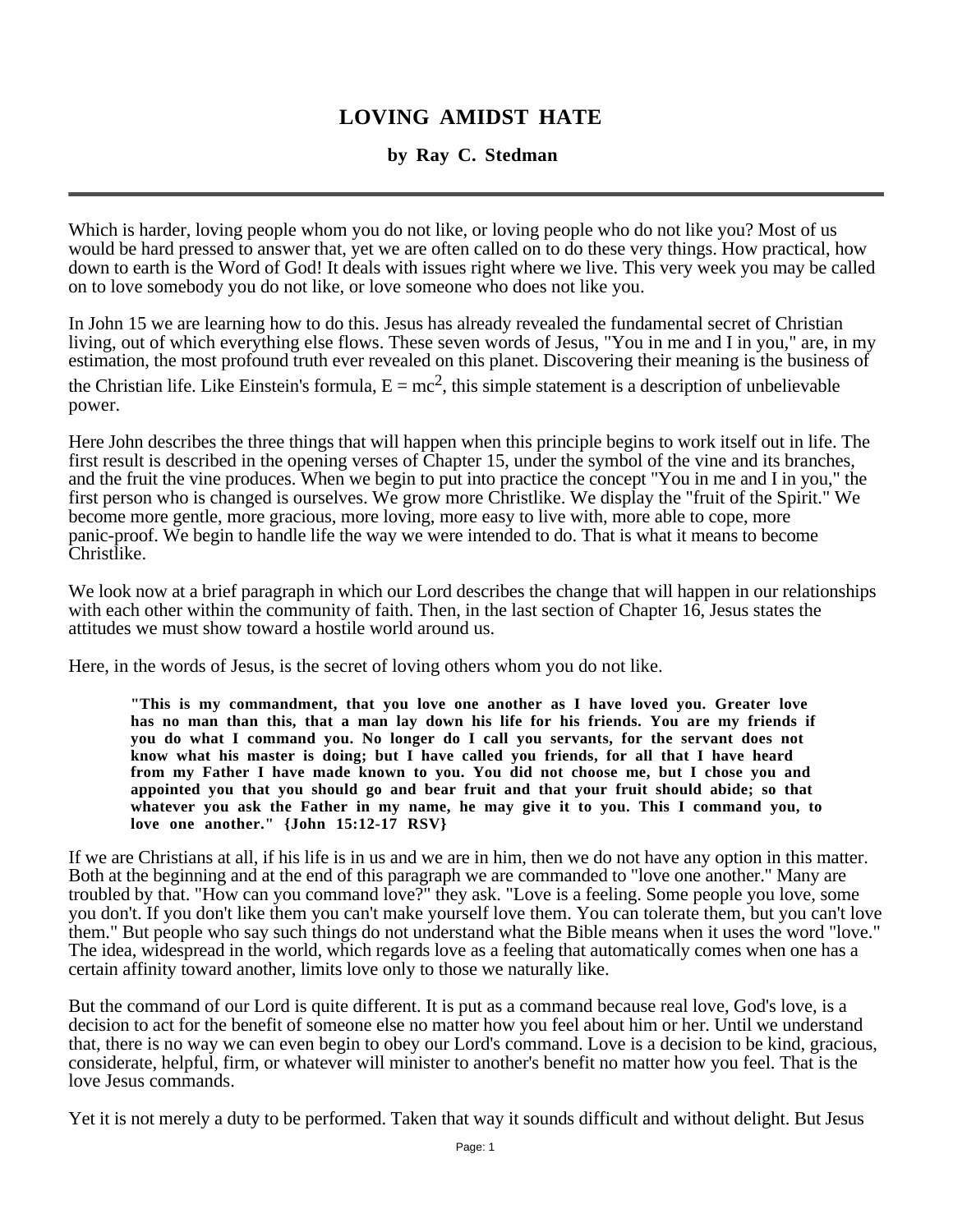adds a phrase here which becomes a powerful motive to enable us to obey this command. This is very important. It is not merely a law -- "Love one another" -- that is laid upon us, but there is also a motive provided, found in these words, "as I have loved you."

Have you ever considered how difficult it was, at times, for Jesus to love these disciples? It's because they were just like us! They could be stubborn, quarrelsome, selfish, ambitious, often presumptuous men. They insulted him, ignored, and disobeyed him at times. He did not always automatically feel love for them. How else can we explain those times when he said to them, "How long must I be with you?" {Matt 17;17, Mark 919, Luke 9:41}. It was clearly a strain to be around them. As Hebrews 12 says, "he endured the contradiction of sinners against himself," {cf, Heb 12:3 KJV}.

How then did he love them? We find the answer in Verse 9 of the previous section. "As the Father has loved me, so have I loved you;" {John 15:9 RSV}. There is the key to love. It is not trying to love someone by determining to feel loving and making yourself act that way. Love comes naturally and flows fully out of a heart that is itself conscious of being loved. When Jesus had difficulty loving these men he didn't simply grit his teeth and try to be nice. He began to reflect on how the Father loved him, how wonderful it was to be approved and loved of God. He strengthened and steadied himself with the fact that the Father cherished him. That is why he went out on the hillsides at times to pray and renew himself in the Father's love. Then he could come back and endure with patience the follies, futilities, and fragilities of these men.

That is how we are to love also. When you struggle with loving somebody, when someone irritates you, and you do not feel like loving him or her, review Christ's love for you. Think not only of the cross, but of his present dealings with you, how he cares for you, supports you and acknowledges you as one of his own, how he tenderly provides for you and disciplines you. You will find a wonderful thing happening. Paul describes it in Romans 8, "The love of God which is shed abroad in our hearts by the Holy Spirit" begins to flow out to others around you. I have learned that not everybody is as loving, patient, gracious and kind as I am! Have you found that too? People are hard to love at times. I have had to learn not to try to love them, to grit my teeth and try to be patient (although I do have to make a decision to do so) but to reflect again upon this sacred secret, that God loves me. Out of that realization flows love for others.

Not only does Jesus command us to love and tell us how to do it, but he goes on to say what that love will look like when it is present. How does love, God's kind of love, manifest itself when it is worked out in life? Certainly it is not in mere words. It is not joining hands on a Sunday morning and singing, "They will know we are Christians by our love." There is nothing wrong with that, but it is not, in itself, a manifestation of the love of God. The kind of love Jesus is talking about is manifested in deeds.

He states three ways in which true love will appear:

First, "Greater love has no man than this, that a man lay down his life for his friends." Those words are inscribed on the headstone on the grave of Dawson Trotman, the founder of the Navigators, high on the hillside overlooking Glen Eyrie, in Colorado Springs. Trotman was drowned in a boating accident in a lake in northern New York. He and some young people had been taking a joyride, but the boat had swung too sharply and they had all been thrown into the water. One of the girls could not swim and Dawson knew it. He could have saved himself, but instead he swam to this girl, brought her back to the boat, helped the others lift her up into the boat, but by the time her panic had subsided, and they turned around to help him he was gone. Thus they wrote on his grave, "Greater love has no man than this, that a man lay down his life for his friends."

You cannot go further than that; that is the point Jesus is making. There is no need to contrast this with the fact that Jesus died for his enemies. He is talking here about what you can do for your friends, and no one can do more than to die. But he surely means more than getting yourself killed on their behalf. If that is what he meant, you can only do that once and then it is over. No, this describes a process. There are levels of "laying down your life." It means to give of yourself, to take part of your life and to give it on behalf of someone else.

On Thursday nights our whole church facility is taken over by many Vietnamese families, young people and old alike, who are learning to read and speak English and studying the Bible. That ministry came into being because a couple from our congregation "laid down their life" for these people. They began to take the time to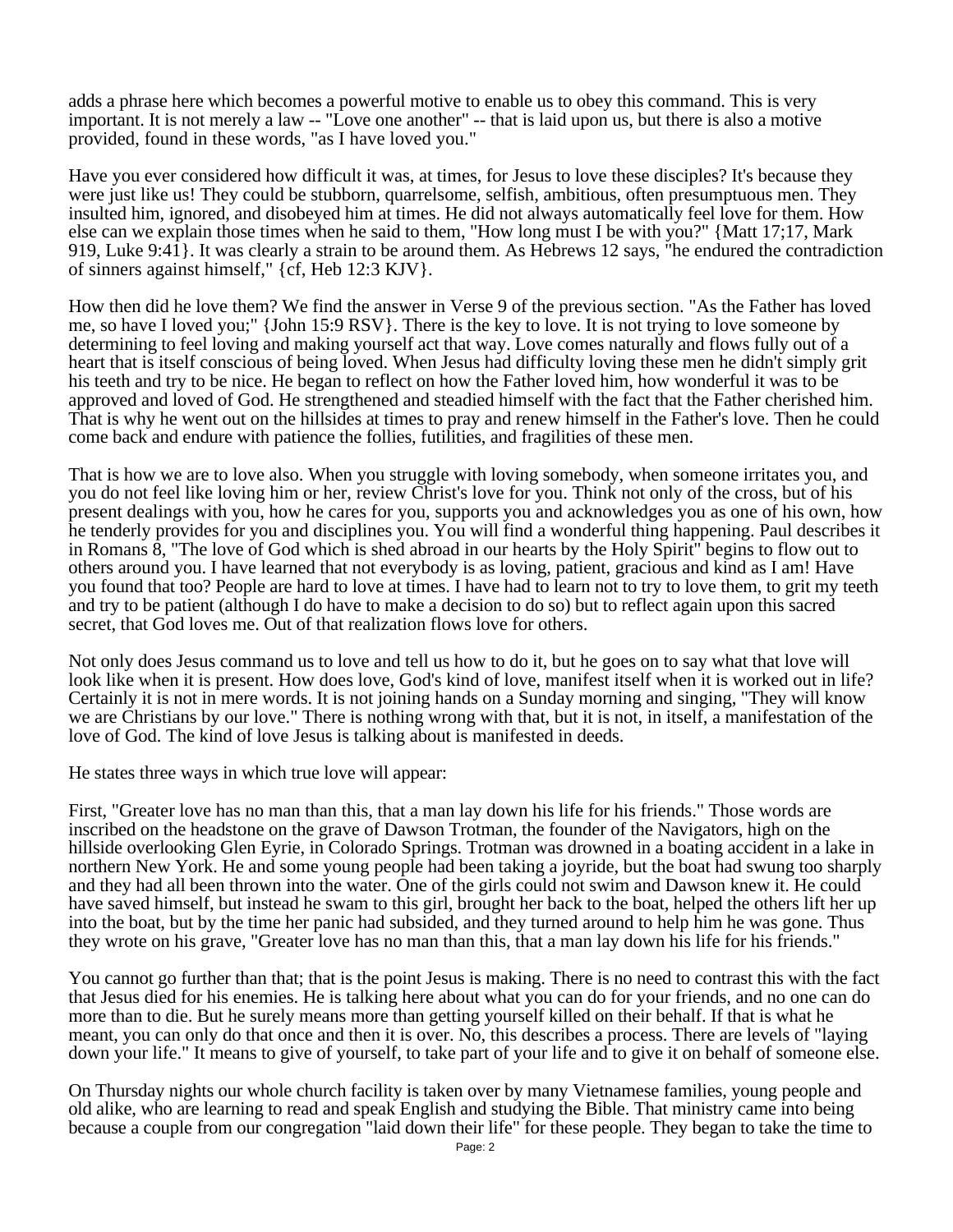help them, to study with them, to provide things they needed. That work has reached a whole community. The same thing has happened with Polish families. Some have "laid down their life" on behalf of these families, and the result is they are being reached and helped in a wonderful way.

At the Easter Sunrise Service, Sid McDonald, a new Christian, shared his experience. Among other things he said these words which impressed me: "Jesus said, 'You shall love your neighbor as yourself,' but I found I could not do that alone. When I was the center of my life it was hard to put others first. But when I asked Christ to be the center of my life, with the power of the Holy Spirit living through me, Christ can do it for me. Life is so much more fulfilling in being able to do for others. It gives me a sense of joy and inner peace that I have never had before." That is what Jesus is describing. It is not always to look out for yourself but being willing to lay down part of your life (your money, your time), for someone else. That is the first way love appears. It is a matter of self-denying service.

Secondly, Jesus says, "You are my friends if you do what I command you. No longer do I call you servants, for the servant does not know what his master is doing; but I have called you friends, for all that I have heard from my Father I have made known to you." In those words our Lord is lifting these men from the level of mere slaves, who must obey because it is to their best interests to do so, to another, more intimate, level - friends -- who want to obey because they have been allowed into the inner secrets of another person's life.

How do you tell the difference between your acquaintances and your friends? Friends are the ones you call on the phone and tell them what you are going through, or share a joy with them. You let them into your life. Jesus says: "I cannot call you servants any longer. I have told you too much. I have told you all the secrets my Father has told me." In Matthew he said, "I have come to utter secrets that have been hid since the foundation of the world," {cf, Matt 13:35}. Men who have heard such secrets can no longer be regarded as mere servants; they are friends. More than that, Jesus had shared his struggles, his pains, with these disciples. Very shortly he will say to Peter, James, and John, "Come apart with me. My soul is exceeding sorrowful unto death. Come and pray with me," {cf, Matt 26:30, Mark 14:34}. He will ask them to share his struggle, share his hurt. That is love. Love is an open sharing of who you are and what you feel, taking down the facades, and being real with people.

This is the power of small group ministries. I urge all Christians to get into a small group. Agree together to do some service, some ministry in the Lord's name, but also take time to share with one another who you are. Let them in on what you are really like. That is loving them as Jesus describes. It can be likened to what I heard once about sand hill cranes, those great birds that fly in "V" formations across the sky. I was told three remarkable things about these birds. First, there is always a leader. He sets the direction for the others following, which way they are to go. But the second thing is, it is never the same leader! They share leadership, taking turns being out in front, setting the direction and the goal of the group. The third thing is, the others following keep honking all the time, encouraging the leader, "Keep it up! Good going! That's the way to go!" That is a small group ministering together. That is what our Lord is describing here. Mutual sharing is a form of love.

Then the third mark of love follows: "You did not choose me, but I chose you and appointed you [the word is, "strategically placed" you] that you should go and bear fruit and that your fruit should remain so that ["so that" -- do not miss that connection; you are to bear fruit "so that"] whatever you ask the Father in my name, he may give it to you." Jesus is saying to these men, "Wherever you are, remember that I put you there." That is what he is saying to us, too. "I strategically placed you right in the midst of those difficult people you have to work with, so that amidst the difficulty, the pressure and the pain you might become a gracious, loving, patient, thoughtful, powerful Christian. Bear fruit, and in the process you can ask the Father for the needs of these people and God will begin to move in their lives as well." Life-related praying. That is what Jesus says it means to "love one another." Self-denying service, mutual sharing, and life-related praying. That is love.

So much for loving those we do not like. Now, what about our attitude toward those who do not like us? The Lord continues:

**"If the world hates you, know that it has hated me before it hated you. If you were of the world, the world would love its own; but because you are not of the world, but I chose**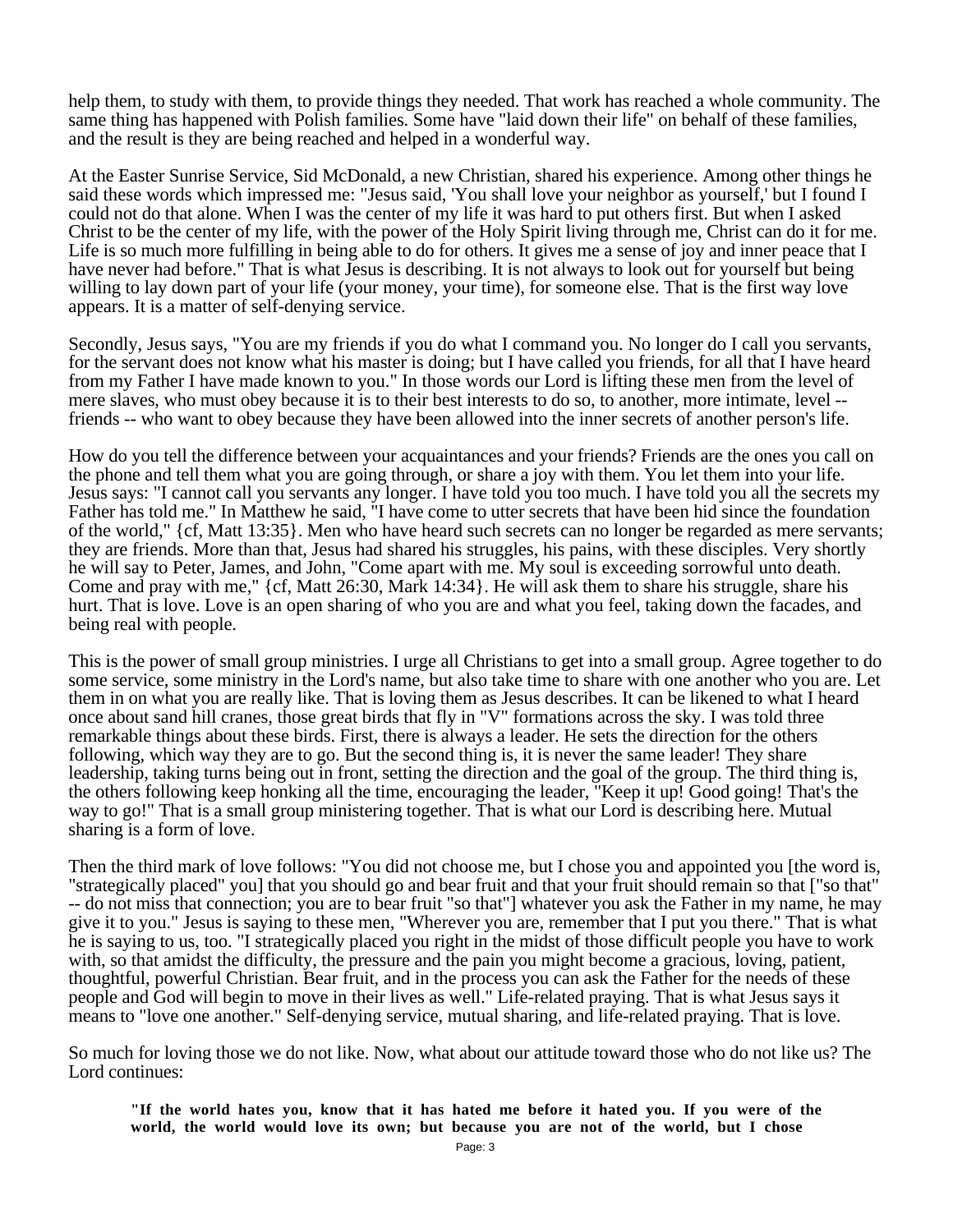## **you out of the world, therefore the world hates you. Remember the word that I said to you, 'A servant is not greater than his master.' If they persecuted me, they will persecute you; if they kept my word, they will keep yours also." {John 15:18-20 RSV}**

Perhaps the strangest puzzle to a new Christian is the sudden and always surprising hostility he meets when he first tells his family or his friends about the new life he has found in Christ. In the past when he shared with them about joys he had found they all became excited with him and reacted positively, but when he tells them about Christ he runs into a strange resistance. No one seems interested. They look at him strangely. They draw back and do not encourage him. This has confused and bewildered many a new Christian.

Here our Lord helps us understand the hostility of the world. He says two basic things that we must note:

First, there is nothing personal about this type of reaction. He says, "It happened to me, too." Jesus experienced it, and he was perfect. We can, of course, offend people by our aggressiveness at times, yet much of the hostility we run into when we talk about our faith as Christians is not directed at us at all, even though it feels to us as if it is. It is very helpful to remember that Jesus had the same experience.

Secondly, Jesus says it will come because you are now a different person than you were. "If you were of the world, the world would love its own; but because you are not of the world, but I chose you out of the world, therefore the world hates you." You are different, and the world does not like anything different. The one unrelenting pressure of society around us is to conform, to shape up. When the man who invented the umbrella first tried it out on the streets of London in the last century, he was pelted with stones and rotten vegetables just because he was different. You don't have to be religious to be persecuted. Have you ever been persecuted in traffic? Well, how do you react?

Jesus says it can happen anywhere. If you are different it will happen. Peter speaks of this. In the fourth chapter of his first letter he says something very helpful: "Let the time that is past suffice for doing what the Gentiles like to do, living in licentiousness, passions, drunkenness, revels, carousing and lawless idolatry. They are surprised that you do not now join them in the same wild profligacy, and they abuse you," {1 Pet 4:3-4 RSV}. That abuse is because you are different.

I heard once of a young man who had just become a Christian and his worldly friends were accusing him, "You know, you're no fun any more. You don't do any of the things we used to do together. You don't get drunk, you don't sleep around, you don't gamble, you don't steal gas or anything any more." He very wisely replied, "You have it wrong. I do all those things that I want to do. I steal all the gas I want. I get drunk as many times as I want. I sleep around with girls any time I want. The thing is, I don't want to any more. It is my wants that have changed." He went on to explain that he had occasional temptations along these lines. It was not always easy to say no, but there was a difference, there was a change. He now wanted to be different and when he failed he hated it. That is what this describes. Jesus says you will be different and therefore your friends will treat you coolly and even harshly.

Thirdly, Jesus declares, persecution cannot be avoided: "Remember the word that I said to you, 'A servant is not greater than his master."' I know some who can hardly bear the idea of being rejected by anybody for anything. They tend to conform, to compromise in any way they can. Jesus says, "Now watch out. Remember, you are not better than I. God is not going to deliver you from this kind of pressure any more than he delivered me. If 1, your Master, had to go through this type of temptation so will you." It cannot be avoided, so face up to it. It is part of following Jesus.

I had lunch last week with Brother Andrew, the man who has been called "God's Smuggler." He has faced the hostility of anti-Christian governments all over the world as he has carried in Bibles to the believers in these countries. Now he is involved not so much in Bible distribution as in ministering to the persecuted saints behind the Iron Curtains of the world. He told me how he encourages them by quoting often a verse from Psalm 18, "By my God I can run through a troop; by Him I can leap over a wall," {cf, Psa 18:29}. He asks them, "What do you think it takes to run through a troop and to leap over a wall?" The answer he gets is usually something about faith. Then he says, "No, what it takes is a troop and a wall. How are you going to run through a troop if there is no troop? How are you going to leap over a wall if there is no wall?" There must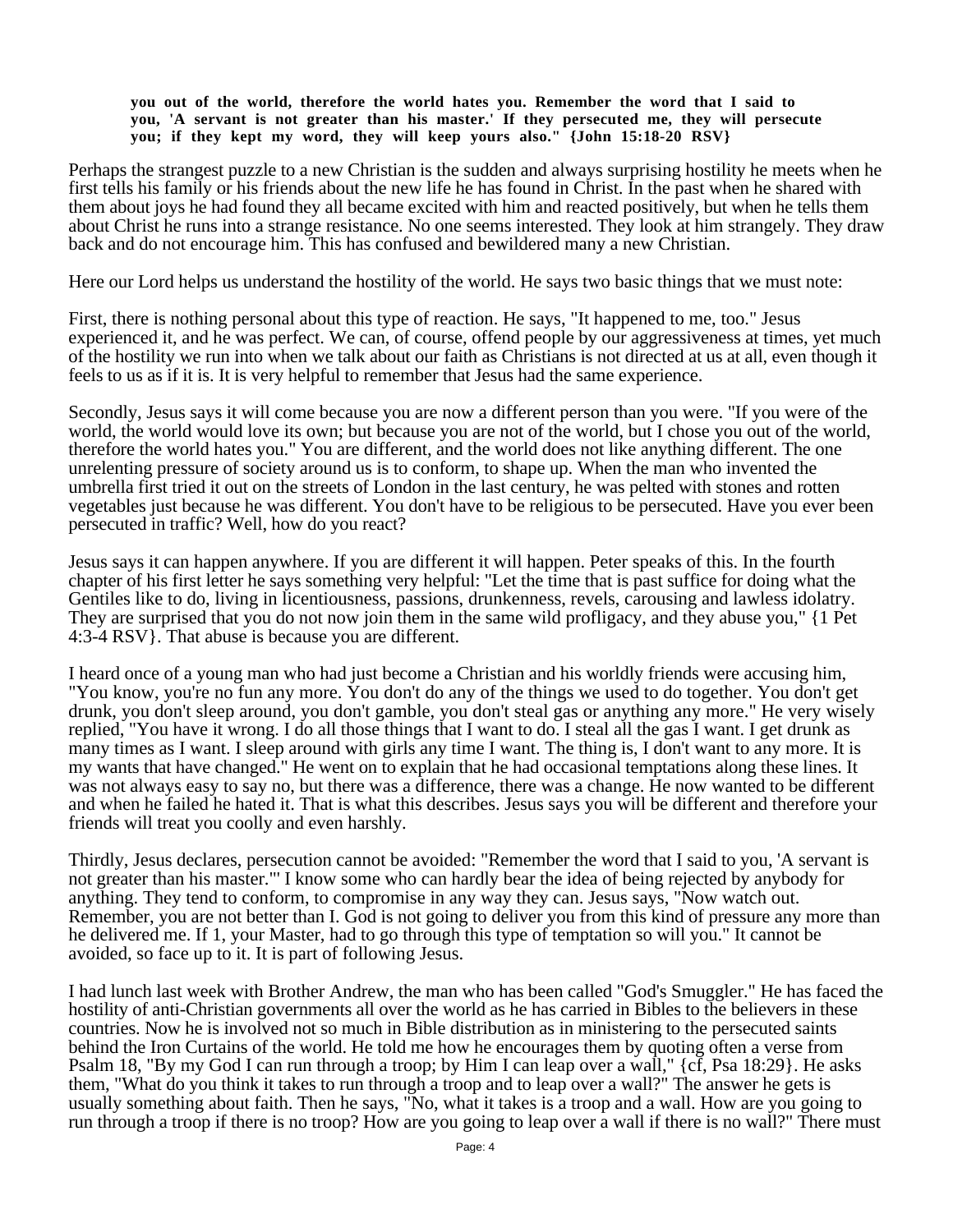be opposition, persecution, pressure and resistance or you cannot demonstrate that you are equipped by God to handle that kind of situation. Thus Jesus says here, it cannot be avoided.

Ah, but there is good news, too. The last point is, it will not be universal. "If they persecuted me, they will persecute you; if they kept my word, they will keep yours also." There will also be much success. There will be some who will listen, who will be changed and delivered. Therefore, take heart. They will keep your word as well.

The second thing he says about the world's hatred is, it is very deep-rooted. You are not going to eliminate persecution, much as you would like to do so.

**"But all this they will do to you on my account, because they do not know him who sent me. If I had not come and spoken to them, they would not have sin; but now they have no excuse for their sin. He who hates me hates my Father also. If I had not done among them the works which no one else did, they would not have sin; but now they have seen and hated both me and my Father. It is to fulfill the word that is written in their law, 'They hated me without a cause.'" {John 15:21-25 RSV}**

Jesus identifies the basic cause of this deep-rooted problem as godlessness. It is because "they do not know him who sent me." It is startling to realize that the people he was talking about were the religious leaders of the day. These were men of God, supposedly, who prided themselves on their knowledge of God. But Jesus said they did not know the real God. They had the wrong god, a false god. They thought they were worshipping the real God but they were not. There is probably no better example of this than that young hot-headed Pharisee, Saul of Tarsus. When he became the Apostle Paul he gave his testimony and said, "In those days I thought there were many things that I ought to do against Jesus of Nazareth. But I received mercy because I did it ignorantly in unbelief," {cf, 1 Tim 1:12-13}. Ignorance is the basic problem of the world. Much of the temptation and persecution we face is because people are ignorant of the real God, though they think they know him.

But, Jesus says, these men are personally inexcusable because they had heard his words and saw his works. When someone is exposed to the truth and still rejects it his condemnation is double. They rejected his words and thus manifested their hatred of his Father. They ignored his works, the predicted works of the Messiah, and so compounded their hate. But, Jesus says it was all a fulfillment of prophecy. God knew it would happen. They fulfilled the word that said, "They hated me without a cause," {cf, Psa 35:19, 69:4}.

How should we respond to the hatred of the world? In the last section Jesus tells us what to do about this.

**"But when the Counselor comes, whom I shall send to you from the Father, even the Spirit of truth, who proceeds from the Father, he will bear witness to me; and you also are witnesses, because you have been with me from the beginning.** 

**"I have said all this to you to keep you from falling away. They will put you out of the synagogues; indeed, the hour is coming when whoever kills you will think he is offering service to God. And they will do this because they have not known the Father, nor me. But I have said these things to you, that when their hour comes you may remember that I told you of them." {John 15:26 - 16:4}**

There are four remarkable things here:

First, by what means should we respond? "The Spirit is coming," Jesus promises. For us, of course, he has already come. For these men when he comes, Jesus says, "he will bear witness to you" -- not to the world. Somehow these words have gotten all twisted. We have read them as though the Spirit is coming to bear witness to the world. He is not. His is a witness "to you," within you. It is a witness that Jesus is truly alive, truly your Lord, powerful and truly sovereign. That is what will encourage you to witness. I want to confess to you that I am tired of classes on witnessing, to teach people the mechanics of witness. You never find such anywhere in the Scriptures. Those who have experienced the reality of Jesus, by means of the Spirit, do not have any problem witnessing. They only talk about what has happened to them.